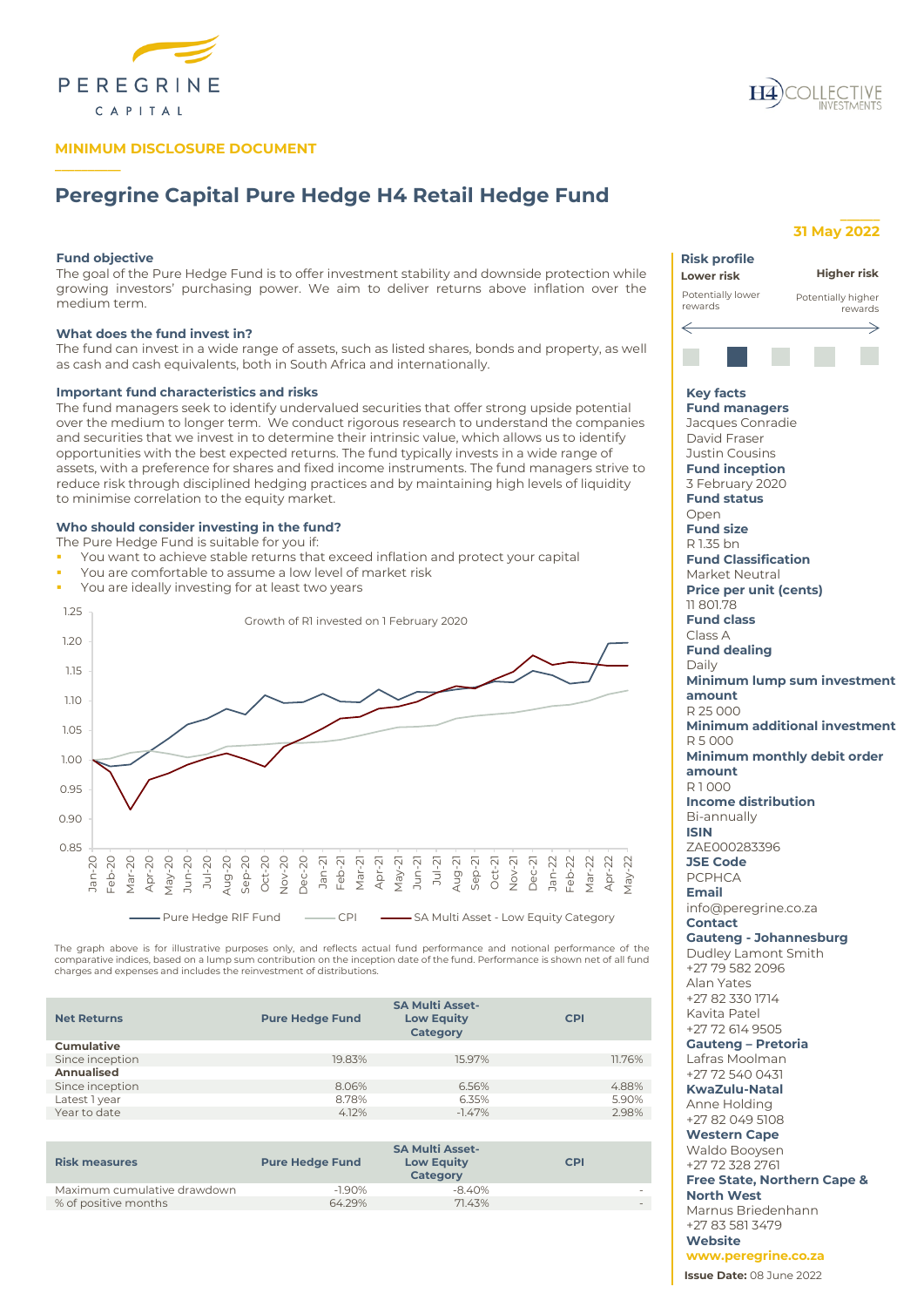|      | Jan      | Feb      | Mar      | Apr   | May      | Jun   | Jul      | Aug   | Sep      | Oct   | Nov      | Dec   | Total | Multi<br>Asset-<br>Low<br>Equity<br>Category |
|------|----------|----------|----------|-------|----------|-------|----------|-------|----------|-------|----------|-------|-------|----------------------------------------------|
| 2020 |          | $-1.08%$ | 0.31%    | 2.21% | 2.20%    | 2.27% | 0.92%    | 1.58% | $-0.90%$ | 3.05% | $-1.20%$ | 0.14% | 9.79% | 3.97%                                        |
| 2021 | .29%     | $-1.18%$ | $-0.13%$ | 1.97% | $-1.57%$ | .23%  | $-0.09%$ | 0.47% | 0.30%    | 0.90% | $-0.13%$ | 1.72% | 4.82% | 13.52%                                       |
| 2022 | $-0.65%$ | $-1.25%$ | 0.32%    | 5.71% | 0.09%    |       |          |       |          |       |          |       | 4.12% | $-1.47%$                                     |

**Important Notes** on calculation of net returns and risk measures:

The Pure Hedge Fund does not have a benchmark and does not contribute towards the return of the ASISA SA Multi Asset - Low Equity Category.

The data for the ASISA SA Multi Asset - Low Equity Category and CPI is provided for comparative purposes.

#### **Fund commentary**

The net return for the month of May was 0.09% for the Pure Hedge Fund. May was another turbulent month for global markets, with significant intra month volatility and divergent performance across major equity indexes. The MSCI World Equity Index advanced 0.2%, while the Nasdaq continued its poor run ending down 2.2%. The JSE Capped SWIX dropped by 0.3%.

The ongoing uncertainties around the Ukraine and Russia conflict, COVID-19, global growth trajectories, inflation, interest rate hikes and local politics continue to create significant volatility in asset prices. Portfolio positioning remains balanced, with moderate gross exposure and lower than typical net equity exposure. Equity content is balanced between energy producers that benefit from higher inflation, cheap value opportunities and cash generative growth companies where we deem valuations attractive. We are actively seeking out dislocations in asset prices that offer pair trading opportunities so that we can flex our gross exposure without increasing our exposure to market risk.

Peregrine Capital remains resolutely committed to seeking out investment opportunities during these uncertain times, based on detailed, bottom up, fundamental research and deploying capital rationally where market prices deviate materially from fundamental value. We remain confident that over the medium term the earnings growth of our shares should come through in strong performance for investors.

| Income distributions for the last 12 months | 31-Mar-22 | 30-Sep-21 | Transactio        |
|---------------------------------------------|-----------|-----------|-------------------|
| Cents per unit                              | 0.19      | 66.38     | <b>Total Inve</b> |

| <b>Asset allocation</b>                                                 | <b>SA</b> | <b>Foreign</b> | <b>Total</b> |
|-------------------------------------------------------------------------|-----------|----------------|--------------|
| Net equity                                                              | 16.80     | $-4.84$        | 11.96        |
| Net fixed income                                                        | 14.23     | 2.40           | 16.63        |
| Net real estate                                                         | 1.04      | $-0.07$        | 0.97         |
| Cash and cash equivalents, Interest<br>Bearing CIS Portfolios and other | 63.58     | 6.86           | 70.44        |
|                                                                         |           |                |              |
| Gross exposure (%)                                                      |           |                | 152.98       |
| <b>Fund costs (Excl. VAT)</b>                                           |           |                |              |
| Service Charge                                                          |           |                |              |
| Fund Manager fee                                                        |           |                | 1.00%        |
| H4 Administration fee*                                                  |           |                | 0.23%        |
| <b>Total Service Charge</b>                                             |           |                | 1.23%        |
| Performance fee**                                                       |           |                | 20%          |

\*Includes fees payable for fund administration, for risk data services and to H4 \*\*levied on 20% increase in NAV above the hurdle, subject to the high water mark

## **Total Expense Ratio (TER) and Transaction Costs (TC)**

| TER and TC breakdown for the 1 and 3<br>year period ending 31 March 2022: | 1yr%     | 3yr%  |
|---------------------------------------------------------------------------|----------|-------|
| Service charge                                                            | 123%     | 1.23% |
| Performance fee                                                           | 0.36%    | 102%  |
| <b>VAT</b>                                                                | 0.23%    | 0.33% |
| Other costs                                                               | 0.03%    | 0.03% |
| <b>Total Expense Ratio (TER)</b>                                          | 1.85%    | 2.62% |
| <b>Transaction Costs (TC)</b>                                             | $1.07\%$ | 1.43% |
| <b>Total Investment Charge (TIC)</b>                                      | 2.92%    | 4.05% |

#### **Glossary**

**Annualised performance:** reflects longer term performance rescaled to a 1 year period. Annualised performance is the average return per year over the period.

**Maximum drawdown:** the largest peak to trough decline during a specific period of investment

**Total Expense Ratio:** includes the annual service charge, performance fee and administrative costs, but excludes VAT and fund transaction costs,

expressed as a percentage of the average monthly value of the fund. A higher TER does not necessarily imply a poor return, nor does a low TER imply a good return.

**Transaction Costs:** are the costs relating to the buying and selling of the fund's underlying assets, expressed as a percentage of the NAV. Transaction costs are a necessary cost in managing the fund and may impact the returns.

**Total Investment Charge** is the sum of the TER and TC. These should not be considered in isolation as returns may be impacted by many other factors over time including market returns, the type of fund and the investment decisions of the fund manager. Since the fund returns are quoted after the deduction of these expenses, the TER and TC should not be deducted again from published returns.